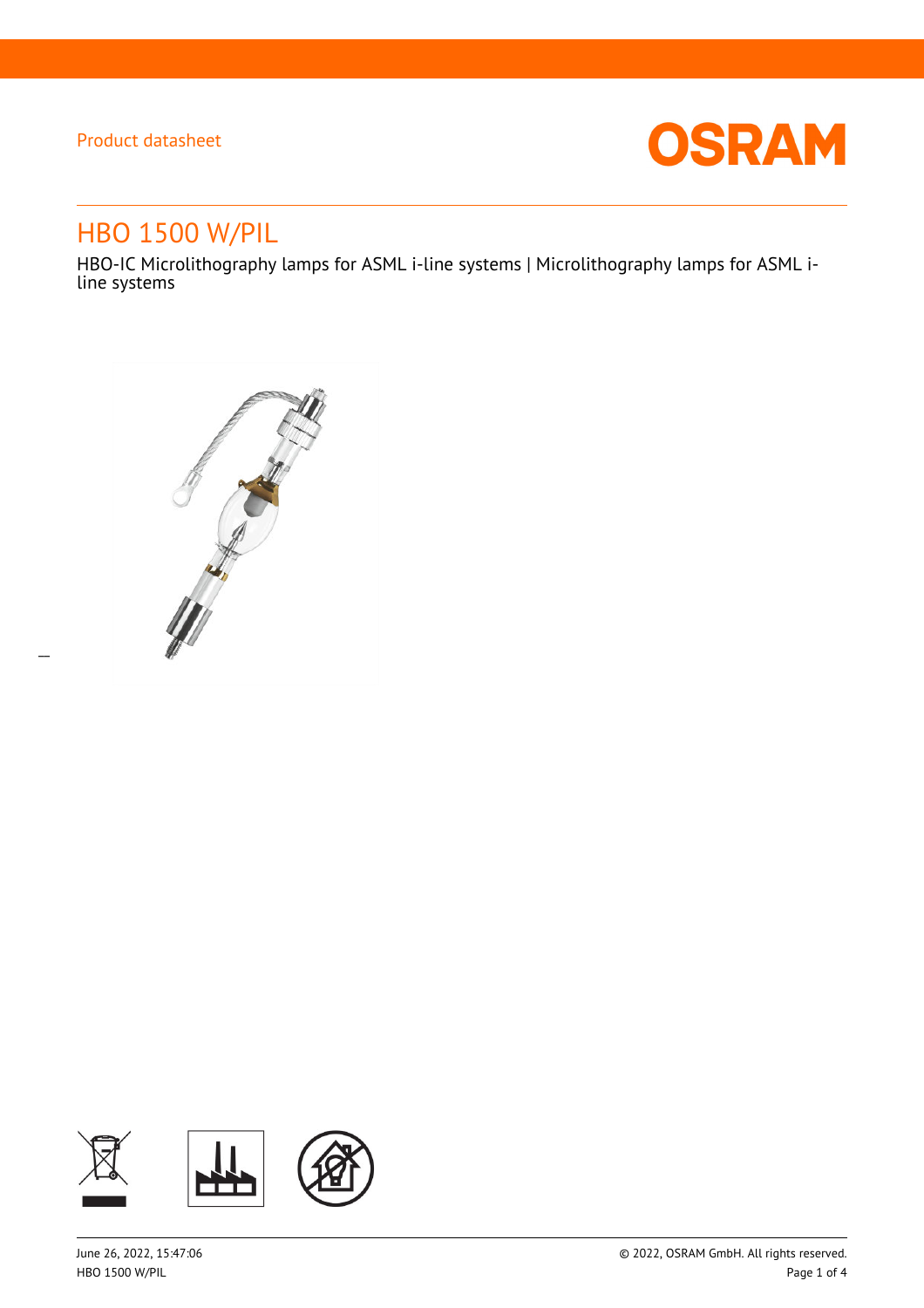### Technical data

### **Electrical data**

| Nominal voltage        | 23.0 V    |
|------------------------|-----------|
| <b>Nominal current</b> | 65.00 A   |
| Type of current        | DC.       |
| Rated wattage          | 1500.00 W |
| Nominal wattage        | 1500.00 W |

### **Dimensions & weight**



| <b>Diameter</b>                             | $46.0$ mm       |
|---------------------------------------------|-----------------|
| Length                                      | 273.0 mm        |
| <b>Mounting length</b>                      | 273.0 mm        |
| Length with base excl. base pins/connection | 240.00 mm       |
| Light center length (LCL)                   | 118.0 mm $^{1}$ |
| Electrode gap cold                          | $4.0$ mm        |

1) Distance from end of base to tip of anode or cathode (cold)

### **Additional product data**

| Base anode (standard designation)   | SFc30-6/25 <sup>1)</sup> |
|-------------------------------------|--------------------------|
| Base cathode (standard designation) | SFc27-10/35              |

1) Cooling fins and cable connection (M 8)

### **Capabilities**

| Cooling                 | Forced <sup>1)</sup> |
|-------------------------|----------------------|
| <b>Burning position</b> | Other $\frac{2}{3}$  |

1) Maximum permissible base temperature: 200 °C

2) Anode underneath

#### **Environmental information**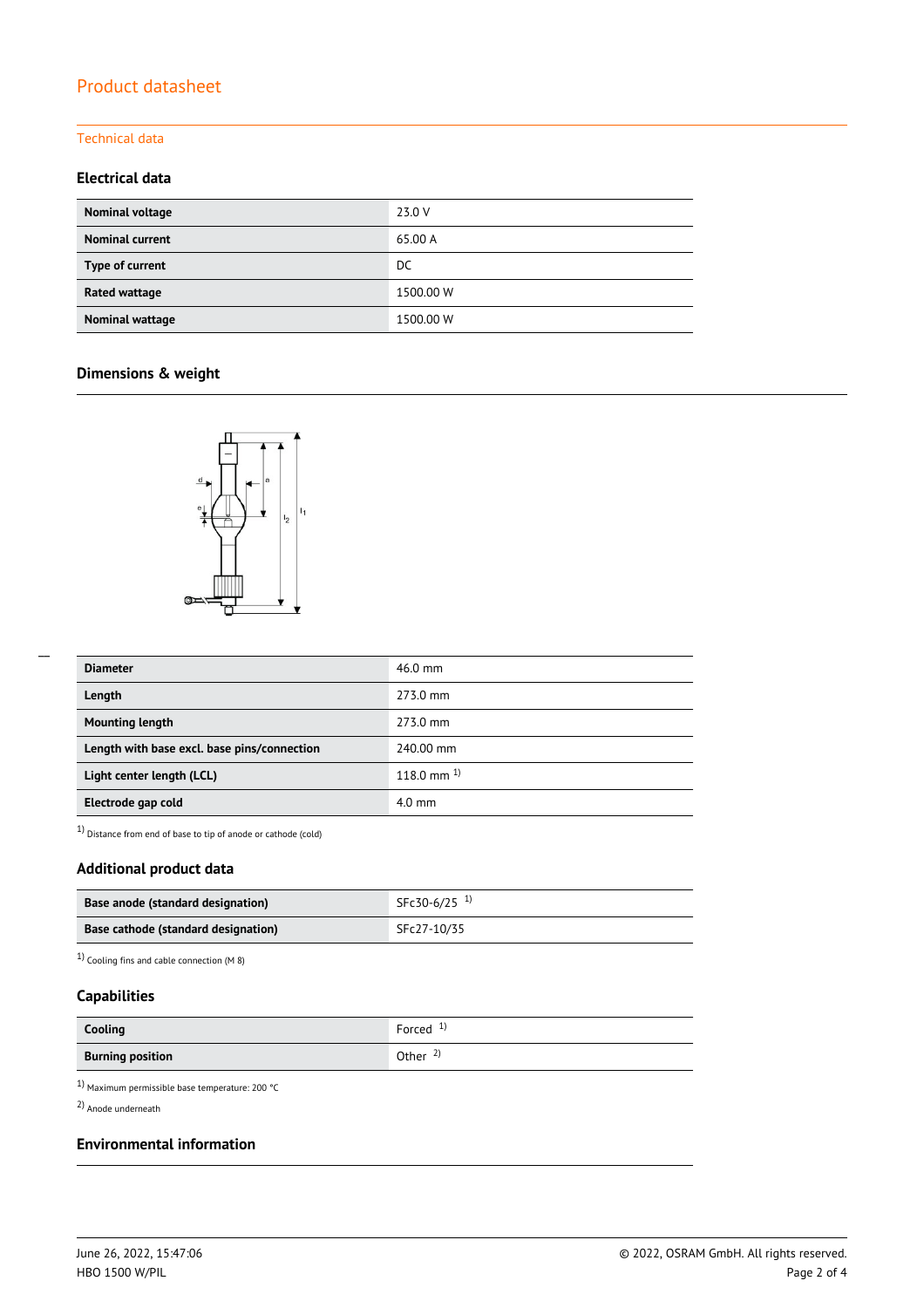### **Information according Art. 33 of EU Regulation (EC) 1907/2006 (REACh)**

| Date of Declaration               | 11-04-2022                                                                                                               |  |  |
|-----------------------------------|--------------------------------------------------------------------------------------------------------------------------|--|--|
| <b>Primary Article Identifier</b> | 4050300461465   4050300801308   4050300967103<br>4008321630872                                                           |  |  |
| Candidate List Substance 1        | Lead                                                                                                                     |  |  |
| CAS No. of substance 1            | 7439-92-1                                                                                                                |  |  |
| <b>Safe Use Instruction</b>       | The identification of the Candidate List substance is<br>sufficient to allow safe use of the article.                    |  |  |
| Declaration No. in SCIP database  | e22d7304-fdce-45fd-8d2a-6aa5291d1a5b  <br>d36bbc5d-42c8-43bc-a0b2-b64742e4d075 l<br>910a2e30-b741-4571-8470-190c5ee7888d |  |  |